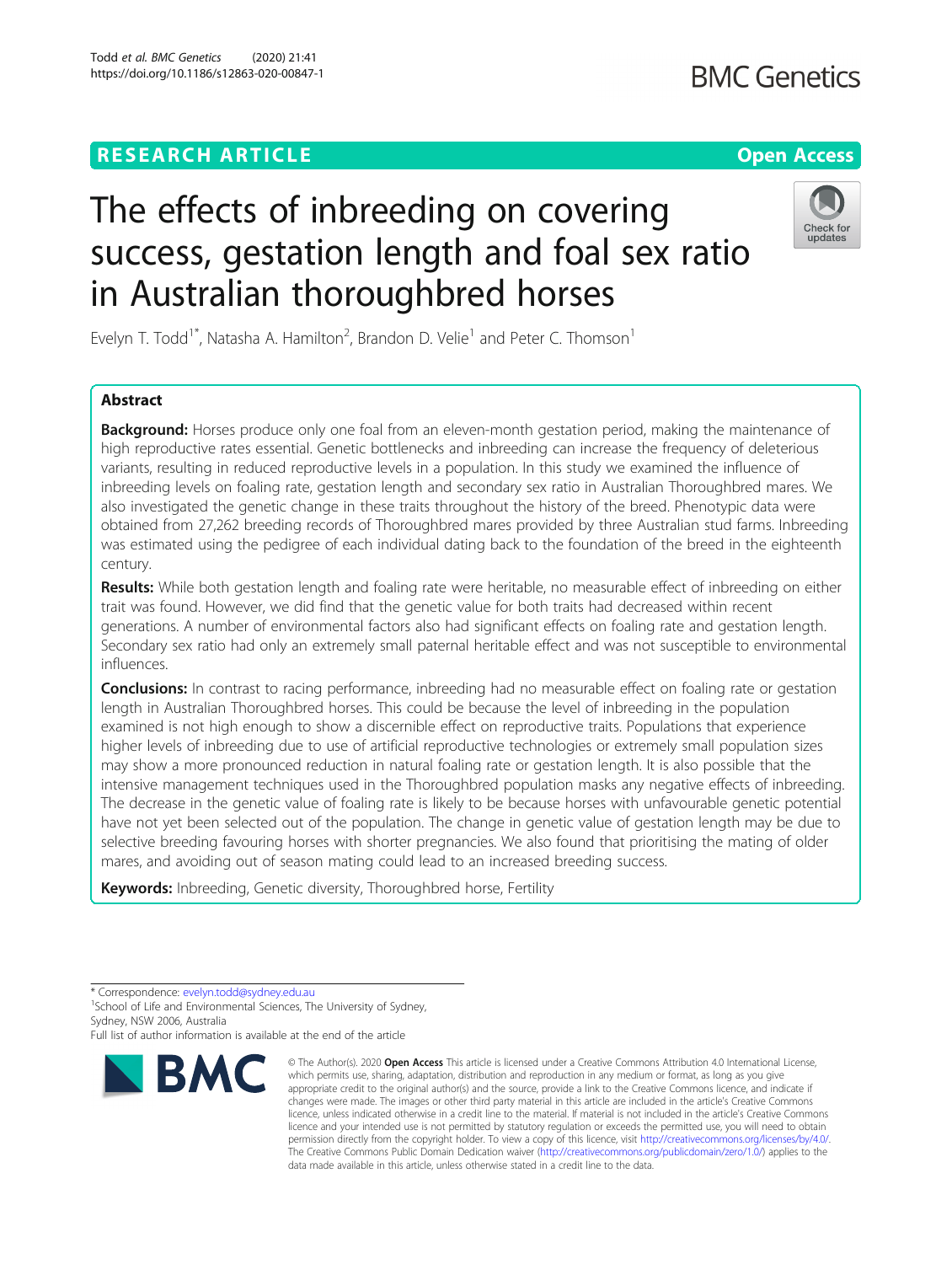# Background

Horses have an 11 month gestation period, both conceiving and giving birth in the spring and summer [\[1](#page-8-0)]. Like most spring seasonal-breeding animals, increased photoperiod induces ovulation cycles in mares. Survival of twins is rare, so mares can only produce one foal a year. The long gestation period and short breeding season make the maintenance of good fertility rates in horse populations imperative to provide commercial returns for domestic breeds, and to increase the size of endangered populations [[2,](#page-8-0) [3\]](#page-8-0).

Deleterious genetic variants have accumulated in the genomes of modern horses as a result of population bottlenecks during domestication and breed foundation events [\[4,](#page-8-0) [5\]](#page-8-0). In this process, also known as the "cost of domestication", deleterious mutations increase in frequency by "hitchhiking" on selective sweep regions [\[6](#page-8-0)]. These mutations can also increase in frequency through inbreeding, selective breeding and genetic drift in a population [[7\]](#page-8-0). The presence of these variants in a population can have negative consequences for overall fitness, including a decrease in fertility rates. However, it is also possible that selective breeding over a number of generations may have removed some or all of these deleterious variants from contemporary horse populations. Evidence of positive selection in regions harbouring genes related to conceptus development have been found in domestic horse breeds [\[8](#page-8-0), [9\]](#page-8-0), indicating that fertility rates may have been targeted and improved by breeding practices.

The effects of inbreeding on reproductive traits vary between studies. Increased inbreeding levels were associated with reduced fertility in some domestic and wild horse populations [[2](#page-8-0), [3,](#page-8-0) [10](#page-8-0)]. Impaired ovarian function resulting from high levels of inbreeding was reported in the Przewalski's horse, the most closely related species to the domestic horse [\[3](#page-8-0)]. Conversely, a number of studies in other horse breeds have shown no relationship between inbreeding levels and reproductive traits [[11](#page-8-0)–[13](#page-8-0)]. Varying relationships between inbreeding and reproductive performance also exist for a number of other domestic animal populations [\[14](#page-8-0)–[18\]](#page-8-0). It is possible that the effects of inbreeding on fertility may vary between different populations depending on the rate of increase in inbreeding, selective pressures and genetic diversity.

As well as affecting fertility, there is some evidence that increased inbreeding can skew secondary sex ratios (the sex ratio at birth) in animal populations [\[19](#page-8-0)]. Variations in sex ratio exist due to an increased chance of early conceptus loss of one sex under different conditions [[20](#page-8-0)]. As maternal condition declines due to environmental stresses or inbreeding, the chance of producing a viable male conceptus may also decrease [\[19](#page-8-0), [21\]](#page-8-0). Early female horse conceptuses produce more insulin like growth factor-1 than males, which may promote their survival in adverse conditions [\[20\]](#page-8-0). It is possible that the environment at the time of conception or levels of inbreeding in horses may favour the survival of one sex.

Maintaining high reproductive rates is particularly important for the Thoroughbred horse breed. The Thoroughbred population has been closed since the eighteenth century, resulting in reduced levels of genetic diversity in current individuals [[22](#page-8-0)–[24](#page-8-0)]. Although selective breeding in Thoroughbred horses focusses on improving racetrack performance, the prohibition on reproductive technologies also makes it essential to maintain good fertility rates in the population. Thoroughbred foals that are born early in the spring season are assumed to have a size and maturing advantage over their peers. Mares that can conceive within 30 days after parturition will give birth at the same time next year. However, mares often take more than one covering each season, leading to their parturition date being delayed until later in the spring every year  $[25]$  $[25]$ . When a mare's parturition date reaches the end of spring, she cannot be covered until the next year. This will result in a two-year period in which she does not produce a foal.

Despite many generations of selective breeding for athletic ability, increased inbreeding is associated with reduced racing performance in Thoroughbred horses [\[24](#page-8-0)]. In this study we examine the effects of inbreeding levels on foaling rate, gestation length and secondary sex ratio in Thoroughbred mares. We use the pedigree data of twenty-first century Thoroughbred horses to estimate the heritability and the effects of inbreeding on these three reproductive traits. We also evaluate the environmental effects on these reproductive traits in Australian Thoroughbred mares. Additionally, we used estimated breeding values to measure the genetic change in foaling rate and gestation length since the foundation of the Thoroughbred population in the eighteenth century. Estimated breeding values (or genetic values) can measure the genetic potential of an animal for a trait based on the phenotypic information of themselves and their relatives. Genetic values are not commonly used for Thoroughbred horses but are utilized to assist in breeding management for other horse and livestock breeds. Although phenotypic data are not available for previous generations, we utilize the comprehensive pedigree information available for Thoroughbred horses to calculate the genetic values for the ancestors in the pedigree, based on the reproductive trait data available for their modern day descendants.

# Results

Data were available for 27,296 coverings of 12,922 mares bred to 131 stallions between 2000 and 2017. The pedigree of these individuals dating back to the founders of the population consisted of 92,852 individuals. The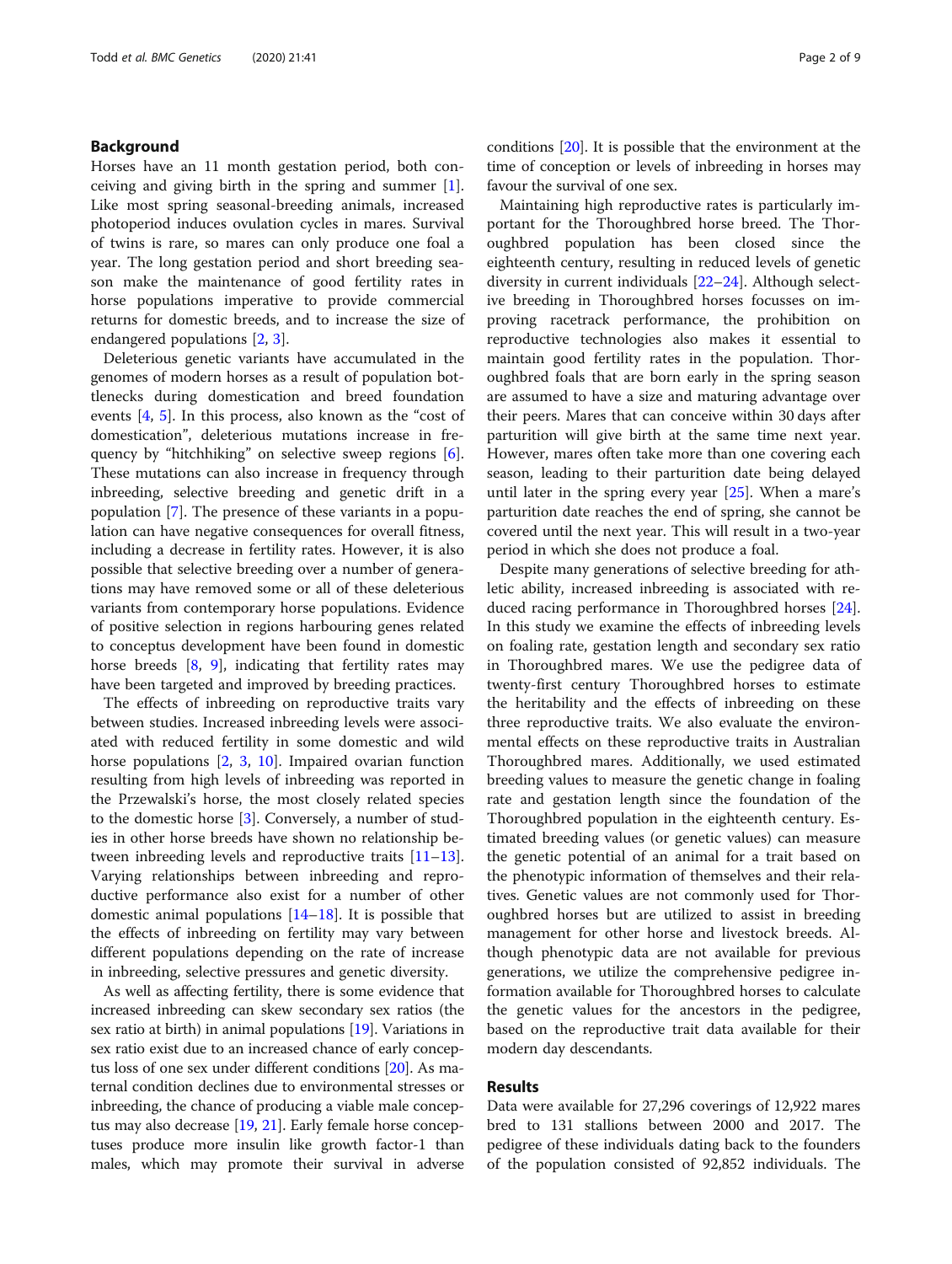<span id="page-2-0"></span>conceptuses, mares and stallions in the dataset had an average pedigree depth of 29 generations and a mean level of inbreeding of  $0.156 \pm 0.012$  (mean  $\pm$  SD).

The overall proportion of mares with a positive 15 day scan each season was 81.65% (22,287 out of 27,296). Based on the estimated variances from the mixed models, the maternal heritability of foaling rate was  $0.058$  ( $\pm$  0.015), and  $0.00$  ( $\pm$  0.00) for paternal heritability. Estimated breeding values for all individuals in the pedigree based on the foaling rate of their modern descendants showed a decrease in recent generations from a mean of  $-0.002$  ( $\pm 0.092$ ) in 1990 to − 0.133 (± 0.138) by 2017 (Fig. 1). Variation in the estimated breeding values of foaling rate was also estimated to increase dramatically from 1990 onwards (between − 1.05 and 0.502) from previous years (between − 0.468 to 0.264) (Fig. 1). Mares that were covered later in the season showed a significant reduction in foaling success  $(P < 0.001)$ (Fig. [2\)](#page-3-0). There was an overall decrease in foaling rate with increasing mare age  $(P < 0.001)$  (Fig. [3\)](#page-3-0). Foaling rate had no relationship with the sire, dam or conceptus inbreeding level ( $P = 0.142$ , 0.788 and 0.701 respectively).

The sex of 7578 live foal births were recorded in the dataset, 3785 of which were colts (49.95%) and 3793 were fillies (50.05%). Secondary sex ratio did not have an estimated heritable component for maternal genetic estimates  $(0.005 \, (\pm \, 0.026))$ , but had a small paternal heritability estimate of 0.011 ( $\pm$  0.005). The sex ratio was not influenced by the sire, dam or foal inbreeding level  $(P = 0.637, 0.746)$ and 0.899, respectively). Environmental variables of mare age and month of birth also had no significant relationship with sex ratio ( $P = 0.495$  and 0.337, respectively).

Gestation length data were available for 764 foals from 152 mares covered by 89 stallions. Gestation length was normally distributed, with a mean of 341 days  $(\pm 8.633)$ ,

a minimum of 311 and a maximum of 376. Based on the estimated variances from the mixed model, the maternal heritability of gestation length was found to be  $0.562$  ( $\pm$ 0.042) and the paternal heritability was  $0.004$  ( $\pm$  0.001). The average estimated breeding value in the pedigree remained at a mean of  $0.03$  ( $\pm$  0.241) and showed little variation between − 4.695 and 3.959 from the foundation of the population until 1990 (Fig. [4\)](#page-4-0). Since 2000, the average estimated breeding value for gestation length has decreased to  $-0.7$  ( $\pm$  1.91) and variation has increased, with a minimum of − 11.82 and a maximum of 15.41. There was a significant decrease in gestation length in the later months of the season  $(P < 0.001)$ (Fig. [5](#page-4-0)). Gestation length increased linearly with mare age ( $P < 0.001$ ), going from a mean of 342 days at 2 years old to a mean of over 354 days by 24 years old (Fig. [6](#page-5-0)). Male foals had a significantly longer predicted gestation length (349 days) than female foals (346 days) ( $P < 0.001$ ). Gestation length had no significant association with the sire ( $P = 0.087$ ), dam ( $P = 0.419$ ) or foal ( $P = 0.062$ ) inbreeding level.

# **Discussion**

We found that inbreeding had no measurable effect on foaling rate, sex ratio or gestation length in Australian Thoroughbred horses. This may be because intensive management techniques used on commercial Thoroughbred stud farms have masked any negative effects of inbreeding on these traits. Some studies have similarly shown that inbreeding has no effect on gestation length  $[12, 13]$  $[12, 13]$  $[12, 13]$  $[12, 13]$  $[12, 13]$ , or foaling rate  $[11]$  in domestic horses. However, high levels of inbreeding in the endangered Przewalski and Sorraia horse breeds are associated with decreased birthing rates  $[2, 3]$  $[2, 3]$  $[2, 3]$ . It is possible that

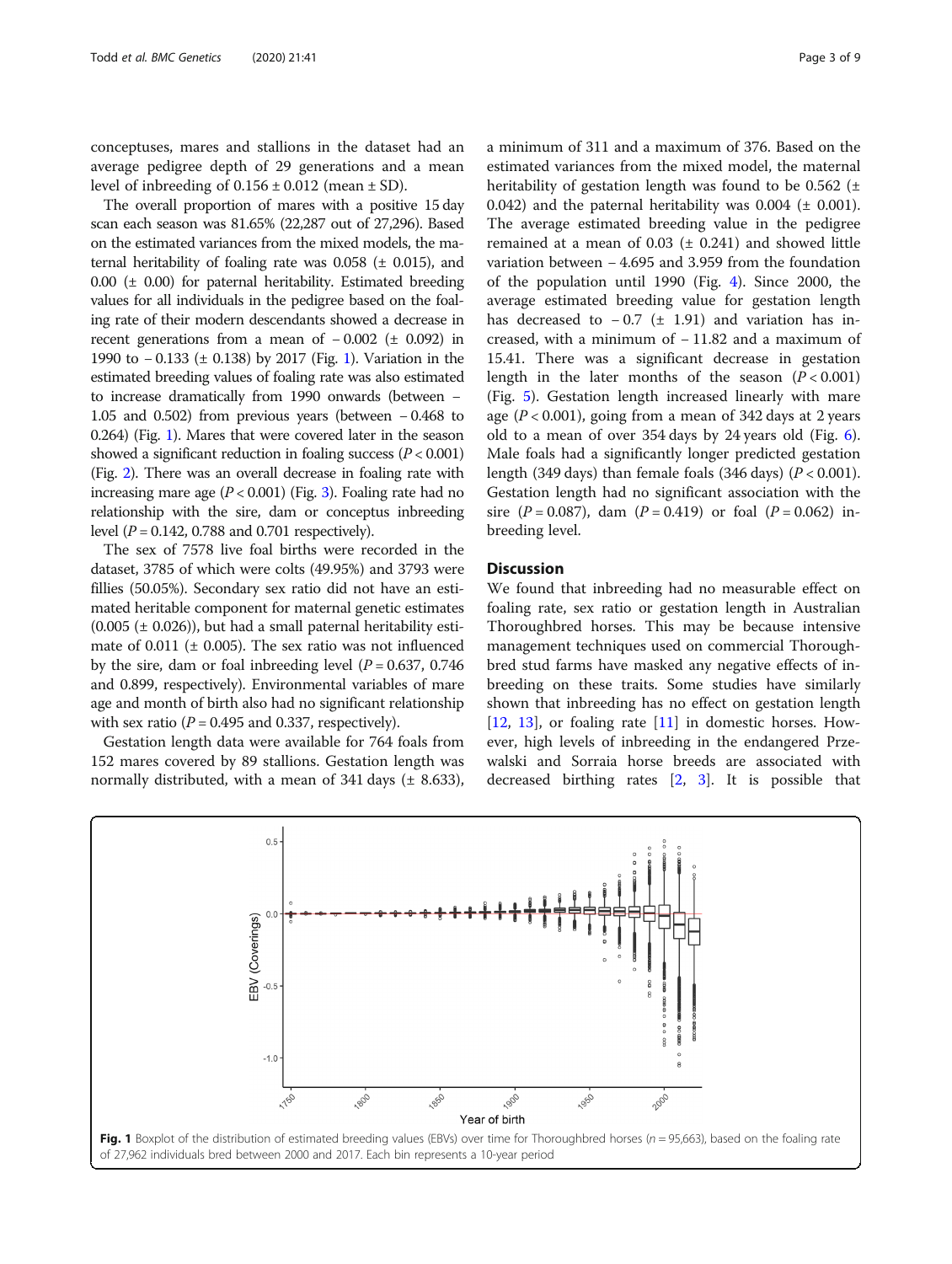<span id="page-3-0"></span>

inbreeding has no measurable effects on reproductive traits until it reaches a very high level. Both the Sorraia and the Przewalski's horse population have extremely high inbreeding levels (0.21 and 0.38, respectively) due to small effective population sizes and recent severe population bottlenecks [[2,](#page-8-0) [3](#page-8-0), [26](#page-8-0), [27\]](#page-8-0). In contrast, the relatively high average inbreeding coefficient (0.156) found for Thoroughbreds in this study is due to many generations of slow inbreeding. A large increase in the rate of inbreeding may lead to more noticeable effects on the reproductive traits of Thoroughbred horses in the future. The prohibition of artificial reproductive technologies (e.g. artificial insemination, cloning and embryo transfer) likely limits the rate of increase in inbreeding

in the Thoroughbred population. The use of these technologies in other horse populations has been associated with increases in the rate of inbreeding [[28,](#page-8-0) [29\]](#page-8-0), which could show more measurable effects on reproductive traits. It is also important for Thoroughbred breeders to be vigilant in their selection of sires and dams to avoid overbreeding to successful families as it may increase inbreeding rates in future generations and have unexpected negative effects on the population.

The maternal heritability estimate for gestation length based on our models was 0.562, higher than previous estimates in horses of 0.18–0.39 [\[12](#page-8-0), [30,](#page-8-0) [31](#page-8-0)]. This increased heritability estimate may be because all mares in this study have been intensively managed in the same

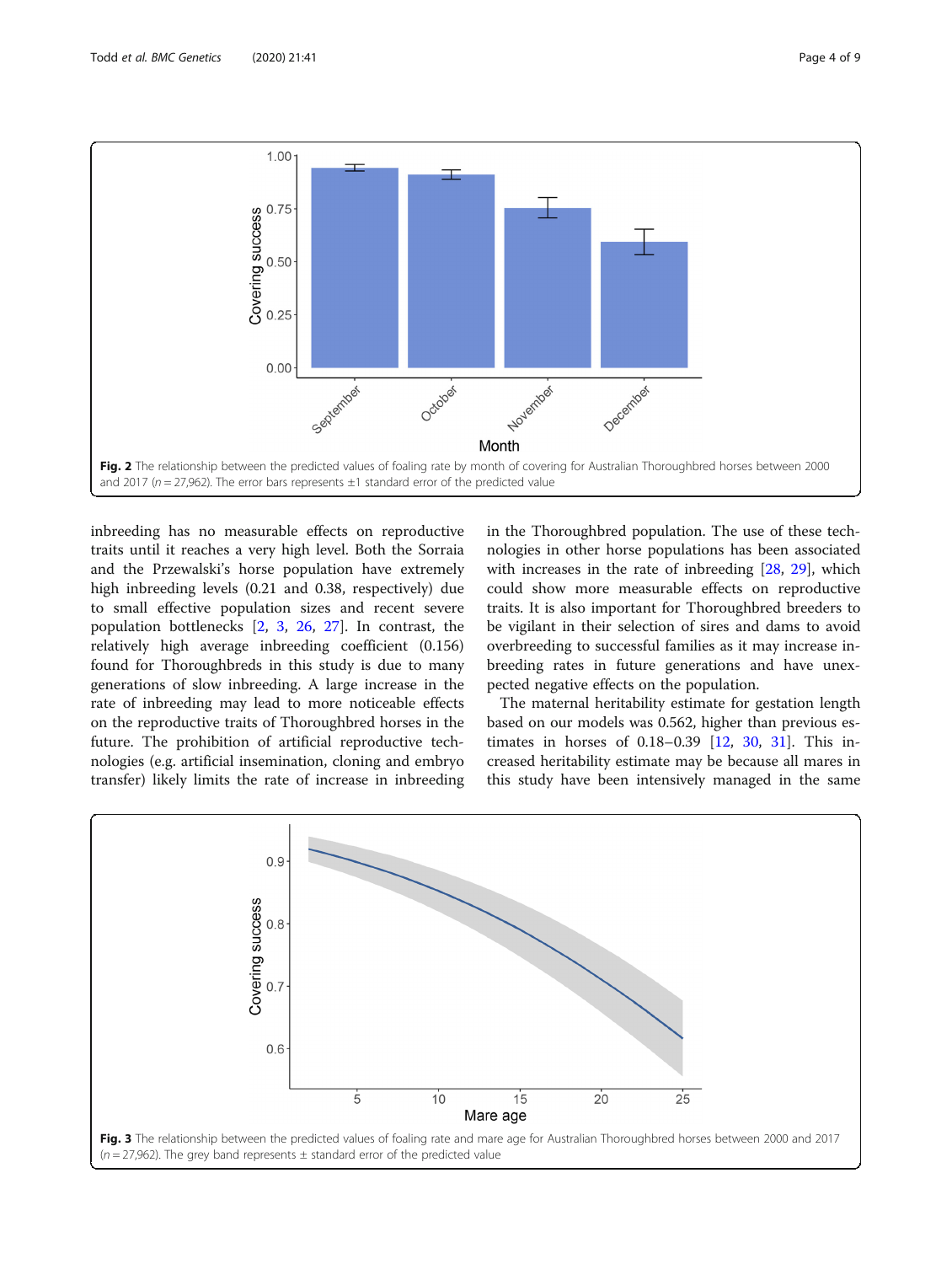<span id="page-4-0"></span>

way, minimising the amount of environmental variation that can reduce such estimates. Sires were also estimated to have a smaller, but still significant genetic effect on the gestation length of the foal. Stallions have similarly been found to influence gestation length in other horse breeds [[30](#page-8-0), [31](#page-8-0)], and such knowledge could assist in breeding management decisions. For example, avoiding the mating of mares and stallions genetically predisposed to longer gestation lengths, particularly towards the end of the season, could aid in avoiding delayed parturition dates.

Foaling rate had a lower but still significant maternal heritability estimate of 0.058, which similarly to gestation length was slightly higher than previous estimates (0.013–0.024) [[32\]](#page-8-0). Unexpectedly, paternal heritability estimates from our models found no genetic influence of the sire on foaling rate. Only 131 sires were included in this study, so it is possible that a larger sample size would reveal significant heritable effects. Additionally, Thoroughbred stallions that show suboptimal fertility may be gelded and returned to racing. Analyses that include these individuals may reveal more measurable paternal genetic effects on covering success.

In contrast to gestation length and covering success, we found that secondary sex ratio had a negligible maternal heritable component (0.005) with a high standard error, indicating that genetic variation in the mare has no influence on the sex of the foal. However, paternal heritability estimates revealed an extremely small but

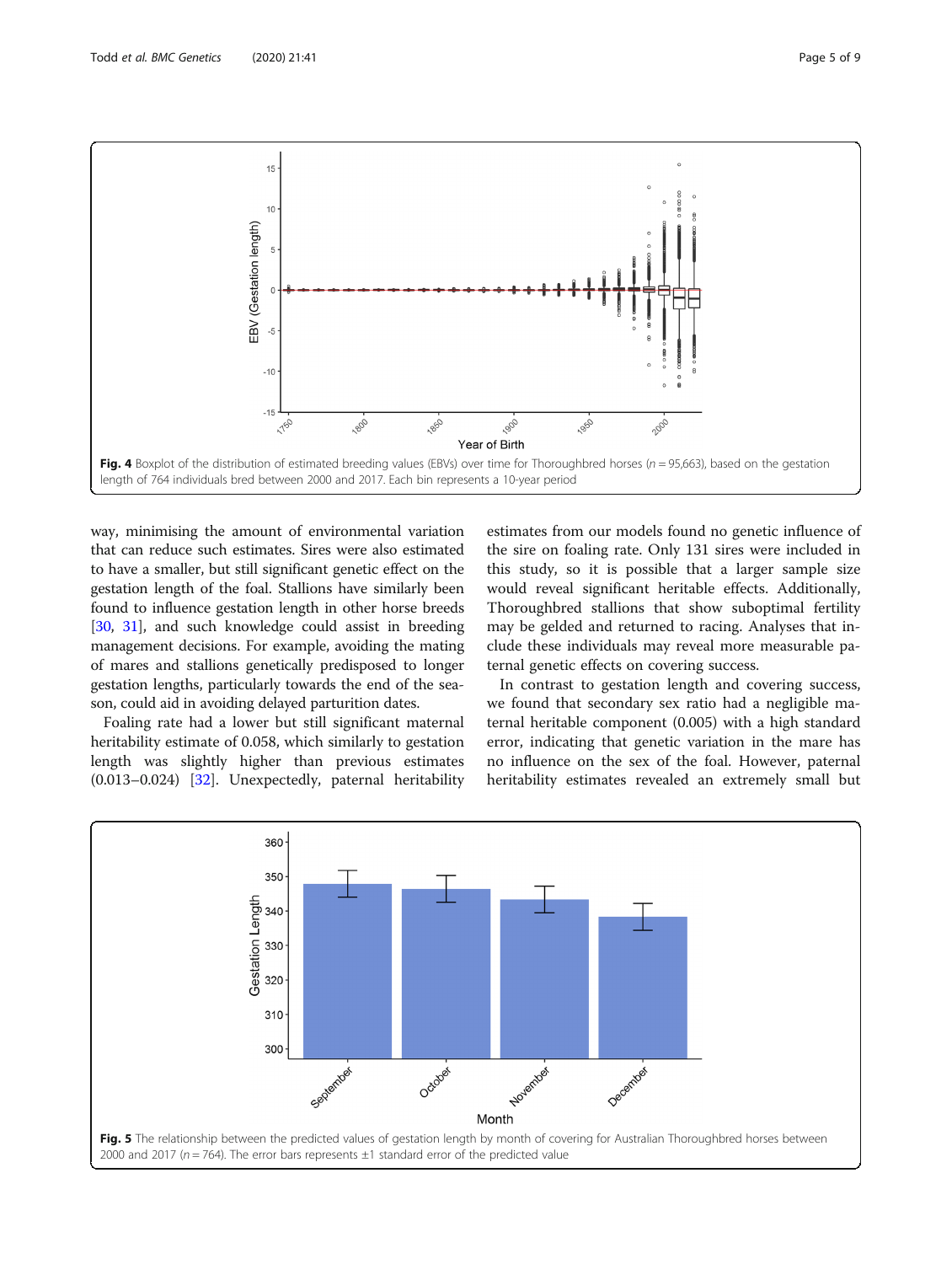<span id="page-5-0"></span>

nonetheless significant effect of sire genetic variation on foal sex ratios (0.011). Other studies in mammals have also found evidence of male-driven sex ratio bias [[33](#page-8-0), [34\]](#page-8-0). However, in contrast to these studies, we found no association between the inbreeding level of the sire and offspring sex ratio [[33,](#page-8-0) [34\]](#page-8-0). It is postulated that higher quality, less inbred fathers produce more male offspring [[35\]](#page-8-0). The artificial breeding practices used in the Thoroughbred population that only allow a small proportion of high-quality males to breed may mitigate any effects of inbreeding on offspring sex ratios, and result only a small measurable heritable effect.

In this study there was found to be little improvement in the estimated breeding value (genetic value) for reproductive traits in Thoroughbred horses from the eighteenth century until present day. The horses for which these values are obtained only include the direct ancestors to the horses with reproductive trait records in our study. Some individuals in previous generations may have had greater variation in genetic value but do not appear in the pedigree of modern Thoroughbreds. We found no change in the mean genetic value for foaling rate until the most recent three generations (Fig. [1\)](#page-2-0). Selection may favour mares that produce many offspring, making them more likely to be present in the pedigree of future generations. On the other hand, female families with low fertility have less chance of appearing in the pedigree of Thoroughbreds in future generations. It is possible that if we had been able to evaluate the genetic value for all horses in the studbook from previous generations, we would have found a greater spread of values. Another reason for the minimal variation in the genetic value of earlier generations may be due to the lack of information conveyed in the binary trait of foaling rate.

The near zero values may represent regression to the mean when there is limited information from previous generations.

In the past 30 years (approximately three generations), the average genetic value for foaling rate has decreased, and variation has increased. The decreasing mean may be because horses with a lower genetic value have not yet been selected out of the current Thoroughbred population. These horses may not appear in the pedigree of future Thoroughbreds, such that the values from their generation will show minimal variation. The decreasing average genetic value conflicts with an increased foaling rate reported in recent years [[36\]](#page-8-0). It is likely that the improving fertility rates in the population are due to better management techniques rather than genetic gain. Recent advances in veterinary treatments has led to widespread use of hormonal therapies to increase foaling rate [\[36](#page-8-0)]. Increasing commercial demand for mares with good fertility may explain the outlying individuals with high genetic potential in recent years. However, widespread use of intensive veterinary treatments could make selection against individuals with lower genetic value less efficient, resulting in long term reductions in natural reproductive levels of the Thoroughbred population.

Similarly to foaling rate, the genetic value for gestation length has shown little variation since the foundation of the breed (Fig. [4](#page-4-0)). However, unlike foaling rate, gestation length is not a binary trait. Selection against horses with longer gestation lengths (corresponding to higher genetic values) is likely to occur because they can produce fewer foals throughout their lifetimes. Extremely short gestation lengths may also be selected against because foals born prematurely will have a lower survival rate. These factors will remove individuals with high and low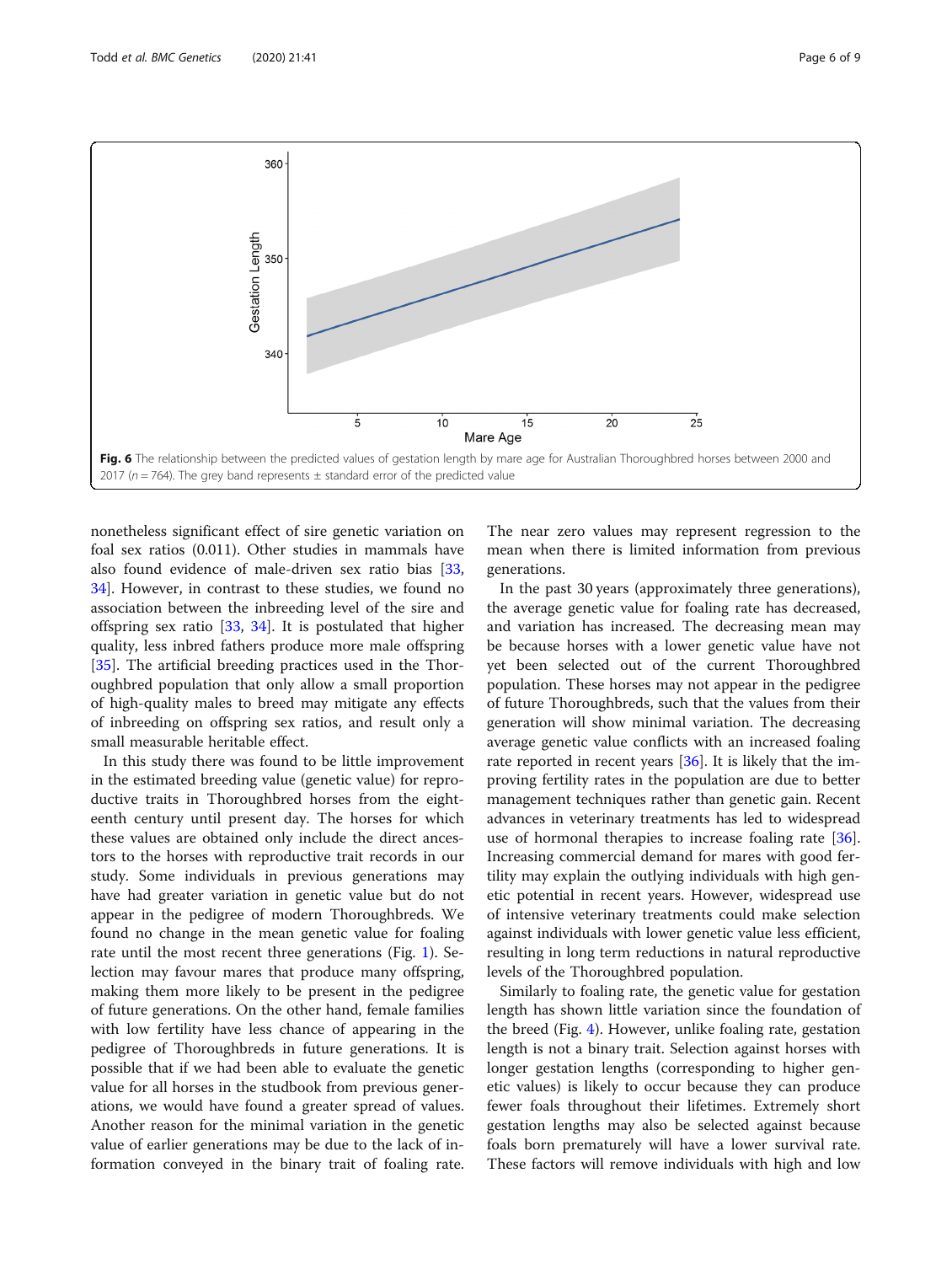values, resulting in minimal variation and a mean of zero in more distant ancestral generations. It is also possible that the low genetic diversity in previous generations of the pedigree has resulted in reduced variation of the genetic value of these individuals based on breeding records from the current population. In the past 20 years, the average genetic value has reduced, showing that gestation length in Thoroughbred mares has, on average, become shorter. The increase in commercial Thoroughbred breeding during this time may have favoured mares with slightly shorter gestation lengths, as they are more likely to be successfully covered again in the same season. Foals that are born earlier in the season can have a competitive advantage over their peers when racing at a young age, which also favours mares with a decreased gestation length. Variation in genetic values of gestation length has also increased in the recent generations of the pedigree, indicating that there are increasing numbers of mares with genetic potential for very long and short gestation lengths. These individuals may be selected out of the population in future generations.

In contrast to foaling rate and gestation length, the genetic values for racing performance in the Thoroughbred population have increased in recent generations [\[24](#page-8-0)]. This may be because Thoroughbred horses are directly selected for good racing success rather than fertility. If racing performance traits are driven primarily by positive selection (selection for advantageous alleles), this would explain the increase in genetic values for these traits over the past few generations. On the other hand, reproductive traits may be driven by mostly negative selection against disadvantageous alleles, explaining the decrease in genetic values of foaling rate in recent generations because there has not been an opportunity for the population to be purged of these genes. Thoroughbred horses have been selectively bred for racing performance since the start of the eighteenth century. However, it is likely that domestic horses have been selected for reproductive traits for many generations prior to the foundation of the Thoroughbred breed. Common signatures of selection for fertility have been found in domestic horse breeds including the Thoroughbred [\[8,](#page-8-0) [9](#page-8-0)]. This could explain why an increase in genetic values for racing performance traits, but not fertility measures, is seen at the foundation of the Thoroughbred breed.

We also found that a number of environmental effects have significant influences on both gestation length and foaling rate. Our results showed that mares foaling down later in the season had significantly shorter gestation lengths (Fig. [5\)](#page-4-0). Our findings agree with previous studies [[12,](#page-8-0) [30,](#page-8-0) [32\]](#page-8-0) and highlight the importance of photoperiod length for inducing parturition in horses [\[37](#page-8-0)]. This pattern may strongly depend on the mare's location, as photoperiod variation is highly dependent on the proximity to the equator.

We also found that mares who produced male foals had significantly longer gestation lengths than those who produced female foals, possibly because of differences in maternal-foetal hormonal interactions [[12,](#page-8-0) [13](#page-8-0), [32](#page-8-0), [38](#page-8-0)]. However, an average difference of 3 days between the gestation lengths of colts and fillies is unlikely to impact breeding management decisions. Gestation length also increased with mare age, which could be explained by changes in hormonal, nutritional and uterine changes as a female ages [\[13](#page-8-0)] (Fig. [6\)](#page-5-0). Some studies have found a similar linear increase with age [[32\]](#page-8-0), whereas others have found that gestation length is longer in both younger and older mares [[12](#page-8-0)]. This pattern may be dependent on the veterinary management provided to maiden mares. Foaling rate declined with increasing mare age, with mares over the age of 20 having less than 70% success (Fig. [3](#page-3-0)). Foaling rate reduced dramatically in November and December, most likely due to the accumulation of less fertile mares at the end of the season (Fig. [2\)](#page-3-0). To optimise foaling rate, the breeding of older mares would need to be prioritized because they tend to have longer gestation lengths and lower foaling rates.

In contrast to foaling rate and gestation length, secondary sex ratio was not significantly influenced by any environmental effects included in these models. Mares in a poor nutritional condition at conception have been reported to have an increased chance of successfully carrying a female foetus, with reports of female foal ratios up to 80% [[39,](#page-8-0) [40\]](#page-8-0). In the Mangalarga Marchador horse breed, higher ratios of female foals were found in older mares [[21](#page-8-0)]. Additionally, increased dam inbreeding in cattle is associated with higher female birth rate [\[19](#page-8-0)]. However, we postulate that the high level of veterinary management and care provided to Thoroughbred horses in commercial stud farms examined in this study has resulted in no environmental or inbreeding factors having a measurable influence on foal sex ratios. Differing management of other horse populations (e.g. feed and hormonal supplements) may show more measurable effects on sex ratio. Wild animal populations with more variable environmental conditions and rates of inbreeding may also show different trends.

# Conclusions

In this study we found that inbreeding had no measureable effect on reproductive traits in Australian Thoroughbred horses. Although this contrasts with previous findings in racing performance traits, we postulate that inbreeding levels are not yet high enough to have a measurable effect on the Thoroughbred reproduction traits examined in the current study. The effects of artificial reproductive technologies on natural fertility rates in other horse populations should be examined to ensure that such practices do not result in long-term reductions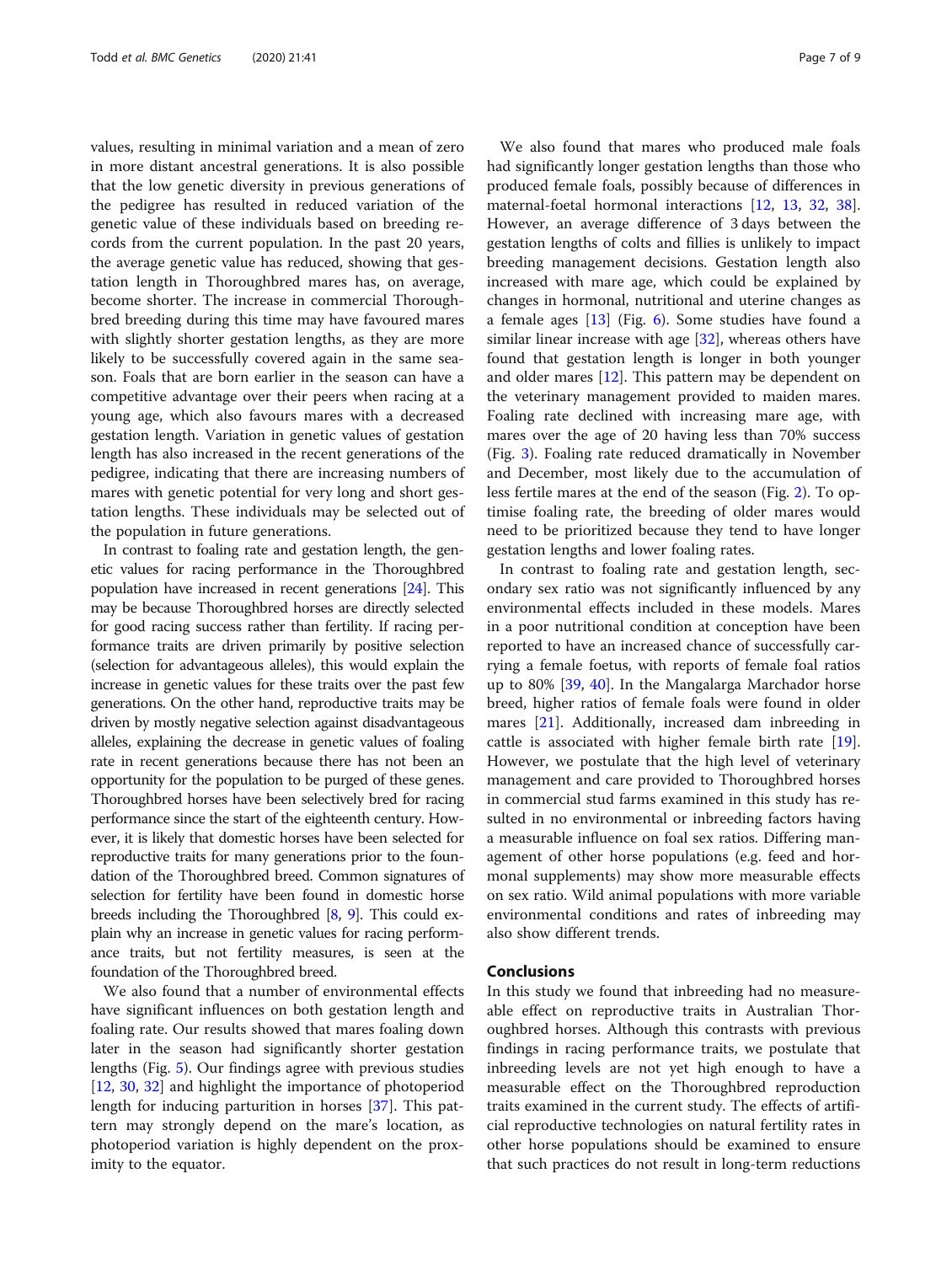| Outcome variable        | Model type           | <b>Models</b>                                                                                                                                          |
|-------------------------|----------------------|--------------------------------------------------------------------------------------------------------------------------------------------------------|
| <b>Gestation length</b> | I MM                 | GL ~ mare.age + month + foal.sex + season + $F$ + ped (mare) + ide (mare)<br>GL ~ mare.age + month + foal.sex + season + $F$ + ped (sire) + ide (sire) |
| Foaling rate            | <b>Binomial GLMM</b> | $CS \sim$ mare.age + month + season + $F$ + ped (mare) + ide (mare)<br>$CS \sim$ mare.age + month + season + $F$ + ped (sire) + ide (sire)             |
| Foal sex ratio          | Binomial GLMM        | SR ~ mare.age + month + season + $F$ + ped (mare) + ide (mare)<br>SR ~ mare.age + month + season + $F$ + ped (sire) + ide (sire)                       |

Table 1 Mixed models of each fertility trait for Australian Thoroughbred horses. Foal, sire and dam inbreeding were estimated in separate models. Model descriptions are in R syntax, not full mathematical notation

LMM Linear mixed model, GLMM Generalised linear mixed model, GL Gestation length, CS Foaling rate, SR Foal sex ratio, mare.age = age of the mare at the time of covering, month = month of covering,  $F =$  inbreeding coefficient of the sire, dam or foal (models were run separately for each), ped = pedigree of the mare, ide = permanent environmental effect of the mare

in natural fertility levels. Genomic scans for reproduction traits in Thoroughbred and other breeds may assist in understanding genetic variation that influences fertility. We also found that unlike racing performance, there has been little increase in the breeding value of reproductive traits in Thoroughbred horses. Breeding values of foaling rates have decreased in recent generations, possibly because these traits are primarily governed by negative rather than positive selection. Further monitoring of these traits in future generations would assist in understanding the selective forces influencing these traits.

#### Methods

Reproductive trait data were provided by three large Australian Thoroughbred stud farms that provide a representative sample of the population as a whole. These data included the mating records of 12,922 mares bred to 131 stallions between 2000 and 2017. The scan status of each mare covering (negative or positive at the first scan 15 days after covering) was transformed into a binary trait. The sex of each live foal recorded in the dataset  $(n = 7578)$  was also transformed into a binary trait (female =  $1$ , male =  $0$ ). Additionally, more detailed reproductive trait data were available for 152 mares mated to 89 stallions over multiple seasons ( $n = 764$  foals), including the date of the foal birth. The gestation length of each live foal birth was calculated from these data.

The pedigree for all the mares, stallions and conceptuses included in the study dating back to the founders of the population consisted of 92,852 records. We used the CFC program (version 1) to reorder the pedigree to ensure that each individual was listed after their parents and to estimate Wright's inbreeding coefficient for all individuals [\[41](#page-8-0)]. We also used CFC to estimate the overall average of the average number of generations in the pedigree for each mare and stallion [\[41](#page-8-0)].

The genetic and environmental influences on the foaling rate, gestation length and sex ratio were estimated in ASReml-R [\[42](#page-8-0)], using a linear mixed model for gestation length, and a generalised liner mixed model for the binary traits of foaling rate and foal sex. Details of the fixed and random effects in each model are included in Table 1. The outcome variables were foaling rate, the sex of the foal and the gestation length. The fixed effects included in each model were: inbreeding coefficient (of the mare, the stallion and the foal), the month of covering, the year of covering, the age of the mare and the stud farm. An animal model was implemented through an inverse relationship matrix using the pedigree in ASReml-R [[42\]](#page-8-0). Multiple coverings of the same mare in the same season were accounted for in the models by inclusion of a permanent environment effect of the mare, as a random effect.

The heritability of each outcome variable was estimated using the variance component estimates of the fitted models. Significance of model terms was evaluated through Wald statistics and the estimated value of each fixed effect tabulated. Estimated breeding values (i.e. genetic values) for foaling rate and gestation length were calculated as best linear unbiased predictions for each individual in the pedigree using the models fitted in ASReml-R. This method uses the available phenotypic data and the associated pedigree structure in the models to provide genetic value estimates for all animals in the pedigree.

#### Acknowledgements

The authors acknowledge the technical assistance provided by the Sydney Informatics Hub, a Core Research Facility of the University of Sydney.

#### Authors' contributions

ETT collected and collated the data. ETT and PCT analysed the data. ETT wrote the manuscript. ETT, PCT, BDV and NAH all edited, read and approved the final manuscript.

#### Funding

No funding was provided.

#### Availability of data and materials

The data that support the findings of this study are available upon reasonable request but restrictions apply to the availability of these data, which were used under license for the current study, and so are not publicly available.

#### Ethics approval and consent to participate

DNA samples were collected under approval from University of Sydney Ethics Committee N00–2009–3-5109.

#### Consent for publication

Not applicable.